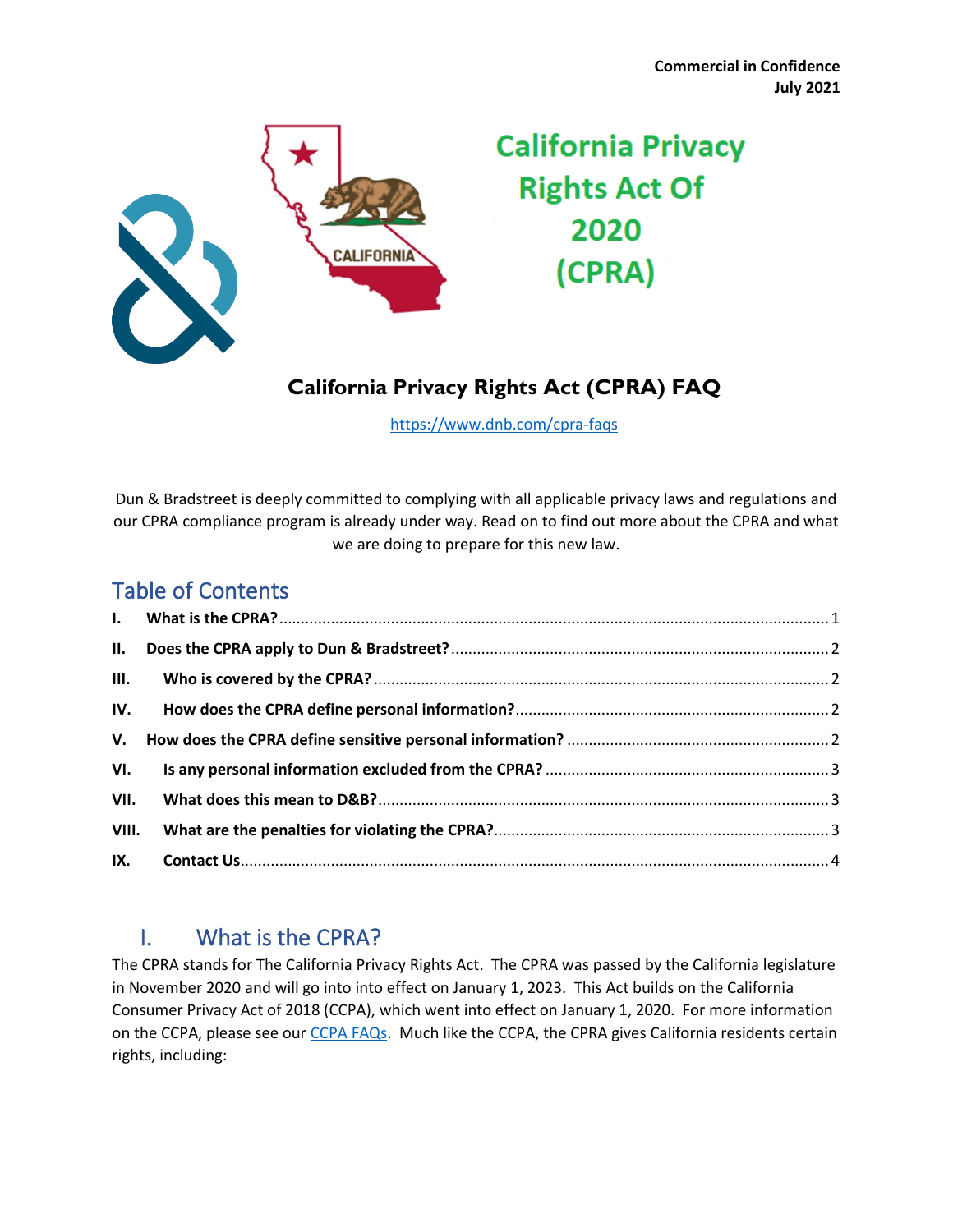- the right to know what personal information is being collected about them and how such personal information is being sold and disclosed
- the right to opt out of the sale of their personal information
- the right to delete the personal information that was collected from the California resident
- the right to be free from discrimination for exercising these rights
- The CPRA also includes a right to correct inaccurate personal information

## <span id="page-1-0"></span>II. Does the CPRA apply to Dun & Bradstreet?

The CPRA, much like the CCPA, applies to Dun & Bradstreet to the extent we collect or sell personal information on California residents. Our main focus is to provide commercial data on business entities. However, business related personal information may be found in our products and this type of information is covered by the CPRA. The CPRA also applies to Dun & Bradstreet when we collect personal information on our employees, customers and vendors.

## <span id="page-1-1"></span>III. Who is covered by the CPRA?

The CPRA covers personal information collected about "California consumers" Both the CPRA and the CCPA define "consumer" as a resident of the state of California. That would include

- consumers as traditionally defined (people purchasing goods and services for personal, household and family use) AND
- individuals acting in their business capacity (sole proprietorships, officers, directors and shareholders, and employees).

## <span id="page-1-2"></span>IV. How does the CPRA define personal information?

The CCPA defined personal information very broadly. Any information that identifies, relates to, describes, is capable of being associated with or could be reasonably linked, directly or indirectly, with a particular consumer or household, is covered.

The CPRA's definition is substantially similar: information that identifies, relates to, describes, is reasonably capable of being associated with, or could reasonably be linked, directly or indirectly, with a particular consumer or household is personal information. Although this makes the definition slightly narrower, in effect this is still very similar to the definition found in the CCPA.

## <span id="page-1-3"></span>V. How does the CPRA define sensitive personal information?

In addition to the definition of personal data, the CPRA now also includes a definition of "sensitive personal information". Sensitive personal information is defined as:

- a consumer's social security, driver's license, state identification card, or passport number;
- a consumer's account log-In, financial account, debit card, or credit card number in combination with any required security or access code, password, or credentials allowing access to an account;
- a consumer's precise geolocation;
- a consumer's racial or ethnic origin, religious or philosophical beliefs, or union membership;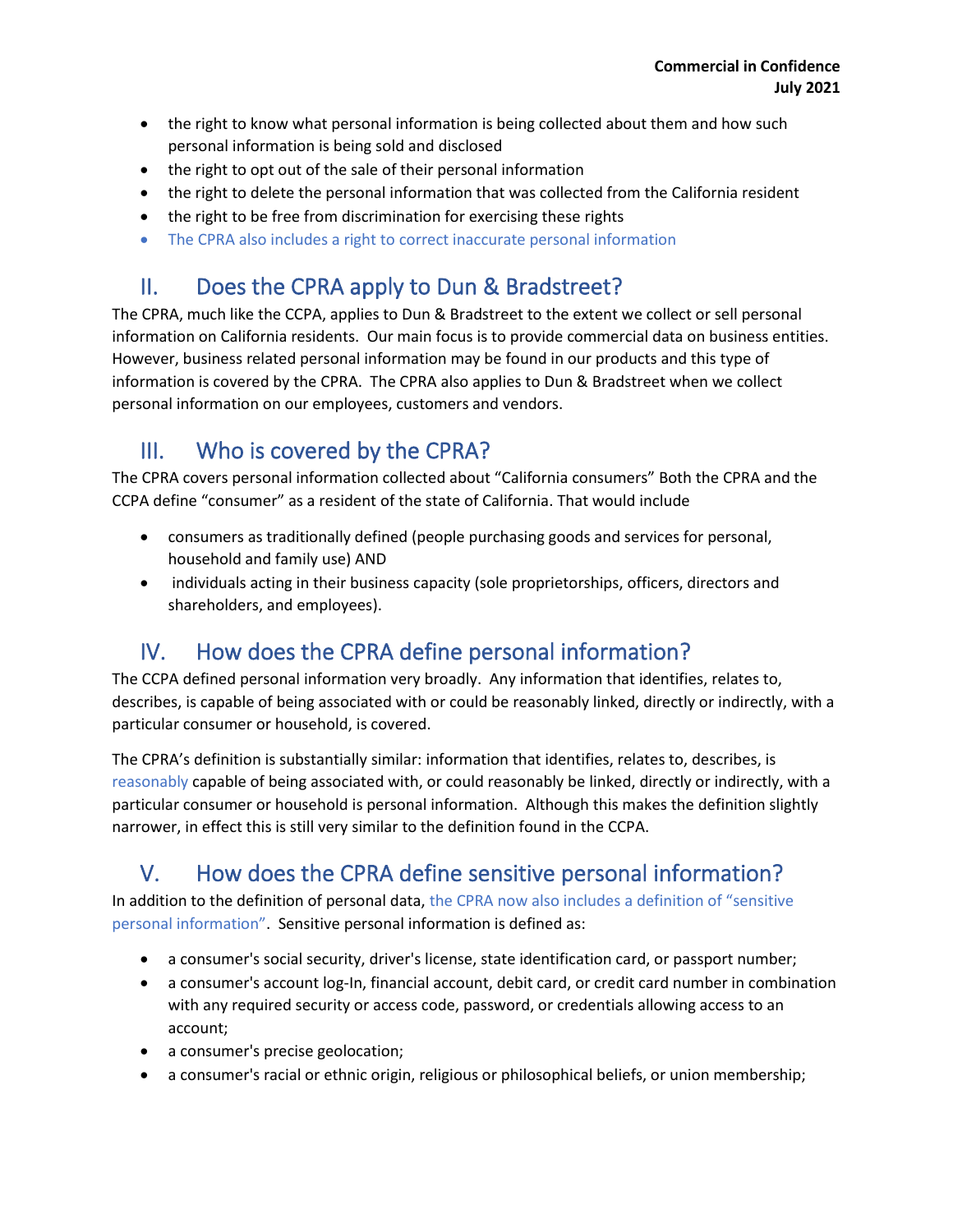- the contents of a consumer's mail, email and text messages, unless the business Is the intended recipient of the communication;
- a consumer's genetic data; and
- the processing of biometric information for the purpose of uniquely identifying a consumer
- personal information collected and analyzed concerning a consumer's health
- personal information collected and analyzed concerning a consumer's sex life or sexual orientation.

A link entitled "Limit the Use of My Sensitive Personal Information" will need to be added to the California section of the Privacy Notice, and a process for limiting the use and disclosure of sensitive personal information will need to be implemented.

### <span id="page-2-0"></span>VI. Is any personal information excluded from the CPRA?

Under the CPRA, **all** publicly available information is excluded. This is no longer limited to publicly available information from government sources. This makes it more important than ever to identify and track sources of information and whether the information is publicly available.

The CPRA continues to exclude personal information that is already protected under federal law, such as HIPAA and FCRA data.

#### <span id="page-2-1"></span>VII. What does this mean to D&B?

The current CCPA program is a solid foundation which can be relied on to build up our CPRA compliance. As always, Dun & Bradstreet intends to be pro-active in our compliance efforts and leverage our existing program to continually improve. In preparation for the CPRA, significant updates will be required for our privacy notice, including updates to the forms data subjects may use to request their CCPA/CPRA rights, expanding the program and CCPA/CPRA rights to California employees, and ensuring that collection, use, retention and sharing of consumer's personal information is reasonably necessary and proportionate to achieve the purposes for which it was collected or for another compatible purpose that has been disclosed to the consumer. Further updates will be required for training and FAQs, vendor and customer contracts and the Third Party CCPA/CPRA Requests Portal. The California Attorney general will issue additional regulations around these requirements. Dun & Bradstreet will need to monitor for updates and changes in this area.

## <span id="page-2-2"></span>VIII. What are the penalties for violating the CPRA?

As with the CCPA, the CPRA provides for a penalty of up to \$2,500 for each violation and up to \$7,500 for each **intentional** violation. The CPRA goes one step beyond the CCPA in providing for personal liability, as well. Meaning, if a person intentionally violates the CPRA, that person as well as the business they work for may be held liable for their actions.